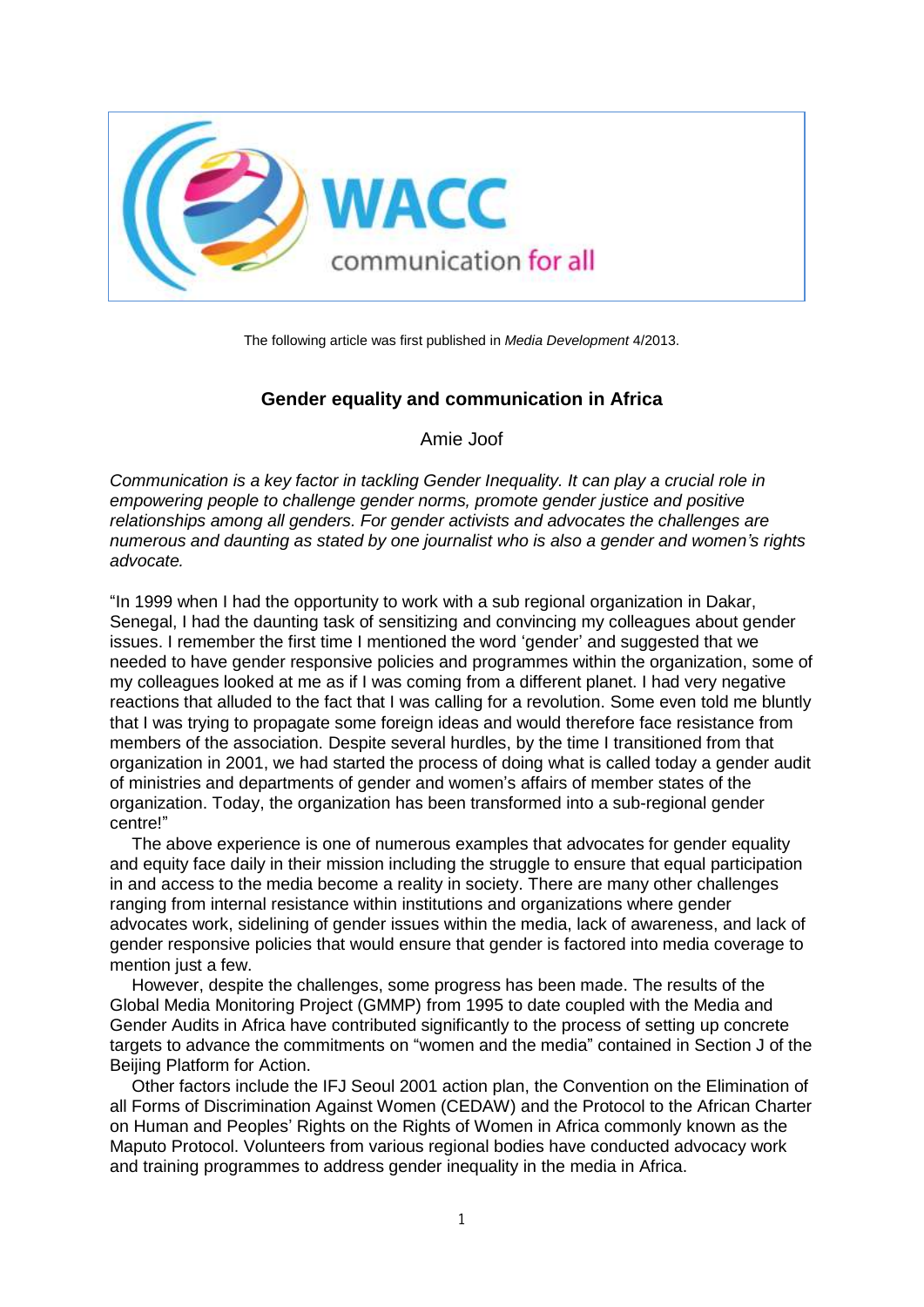#### **Brief historical overview**

In 1975 the First World Conference on Women was organized by the United Nations in Mexico City. It was at that meeting that the UN hatched the idea of having a Women's Decade. From then on African women including women journalists continued to play a pivotal role in national and international consultations, policy advocacy and programmes on women's rights and later on gender equality. African women have contributed significantly to subsequent world conferences such as in Copenhagen (1980), Nairobi (1985), Dakar (1994) and Beijing (1995).

The Beijing Platform for Action (BPFA), adopted unanimously by 189 Member States of the United Nations' Fourth World Conference on Women in 1995, acknowledged the media as one of twelve "critical areas of concern". The inclusion of a section on media and communication was seen by many as a historic breakthrough.

Section J of the Beijing Platform for Action addressed gender and the media focusing on universal concerns about both the content of the media in regard to women and the representation of women within the media. Key areas highlighted included:

 the lack of gender-responsiveness of the media through persistent gender-based stereotyping;

 the reinforcement of women's traditional roles and the absence of women's diverse lives and contributions;

- \* the targeting of women as consumers;
- the use of women to promote consumerism by media advertising;
- the projection of negative images of women (women as inferiors) as well as degrading images of women (women as sexual commodities) through pornographic or violent media representations;

 Women's lack of participation in decision-making within the media, as well as in media regulatory bodies.

A number of media houses and organizations had in fact already started coverage of women's rights as far back as 1975, mostly in the area of women's empowerment and development. But with the advent of Section J in the Beijing platform for action, new perspectives on women and media emerged such as portrayal, representation, participation , ownership and giving a voice to women to decide what goes into news and programmes and how much space should be allocated to those issues.

After the 1995 Beijing conference several governments and non-governmental organizations started the process of integrating gender into their policies and programmes. Quite a number of them established women's desks or gender desks, although initially a lot of them assigned those roles to women based on the misconception that gender is synonymous with women and that gender concerns were only relevant to women.

#### **What has been done?**

Gender-focussed media monitoring has contributed to increasing the gender awareness of media practitioners within the FAMEDEV network and its partners, particularly the Africa office of the International Federation of Journalists (IFJ), and gender focused groups, media organisations and people focusing on gender issues (in West and Central Africa, mostly women and men journalists, communicators and CSO representatives) who have coordinated the Global Media Monitoring Project (GMMP), gender audits, and gender and media advocacy programmes.

It is worth examining the different programmes and activities undertaken which have been informed to a very large extent by the GMMP and other gender and media related programmes in Africa and the world. The GMMP has enabled most actors to take actions at individual levels and working with others in partnership.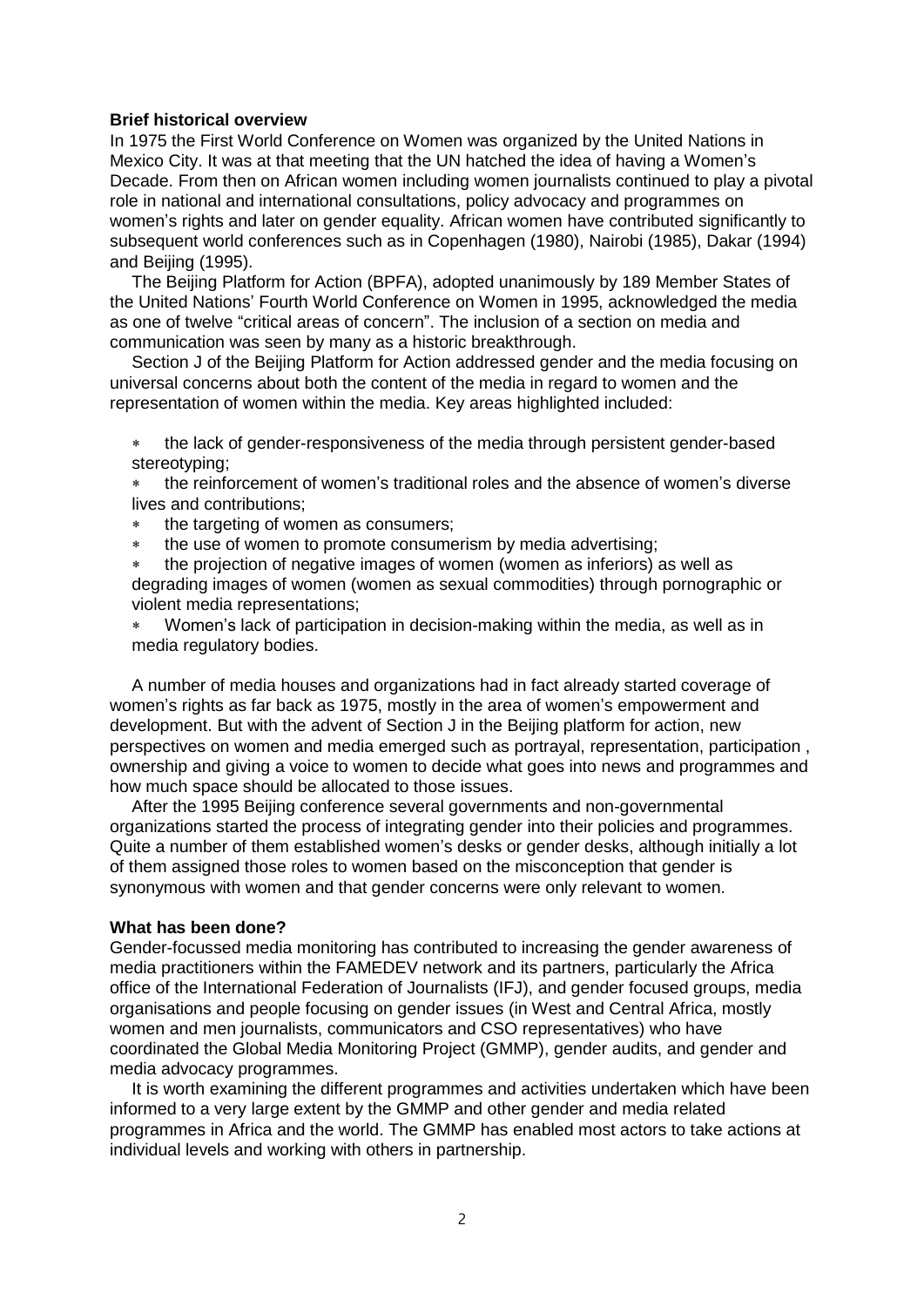In 2002, the West African Journalists' Association (WAJA) organized its Fifth Congress in Dakar, Senegal. One of the highlights was the setting up of a commission on "Women in the Media" to produce guiding principles for a gender policy for WAJA. It also called on the unions, associations and organisations of journalists and communicators to develop training programmes to promote women in the media, to ensure women's participation in their decision-making bodies and to guarantee a balance in recruitment and promotion of men and women to all positions of responsibility based on merit.

Between 2002 and the 2005 GMMP, several programmes were undertaken such as a study on the status of women journalists in Togo, reporting NEPAD (New Partnership for Africa's Development) from a gender and rights perspective and several training programmes on women's leadership and management for journalists in West and Central Africa. Studies were also conducted in Cameroun, Congo, Republic of Central Africa and Chad looking at issues of democracy, governance and gender in the media. A regional seminar on Media and Gender Advocacy for Francophone African Countries in 2007 following the 2005 GMMP using the Gender and Media Advocacy toolkit developed by WACC.

Lobbying with and using the GMMP findings and the subsequent media and gender advocacy trainings, the IFJ Africa office in collaboration with its affiliates and FAMEDEV network carried out media and gender audits in over 25 countries in Africa. The audits were carried out in four sub regions in Africa (Western, Eastern, Central and Southern).

The 2006 audit aimed to identify and map out a framework to integrate a gender perspective in policy, planning, programme implementation and evaluation of the activities of the IFJ office in Africa as well as Media Houses, Media regulatory bodies, Media NGOs and Media training institutions. It was conducted in eight countries in West Africa namely: Burkina Faso, Cote d'Ivoire, The Gambia, Ghana, Guinea, Liberia, Niger and Sierra Leone.

The gender audit was meant to indicate the status of gender equality and equity within five key categories of the media landscape namely: Journalists unions and Associations, Media Houses, Media regulatory bodies, Media NGOs and Media training institutions.

The 2007 audit was conducted in close collaboration with the Eastern Africa Journalists Association (EAJA) with a view to map out gender manifestations and profiling within the media in the Region. The nine countries covered were Burundi, Djibouti, Ethiopia, Kenya, Rwanda, Somalia, Sudan, Tanzania and Uganda.

The EAJA study looked at issues of violations of rights of women in the media, opportunities for training, levels of education, the work environment, media coverage of gender issues, portrayal of women, and whether women are equally represented in decision making levels and in leadership positions. It did a situational analysis in media institutions, journalists' unions and associations with a view to proffering solutions to address the inequalities that exist.

In 2009, two studies were conducted in Central Africa and in Southern Africa. In collaboration with the Union of Press Unions in Central Africa (USYPAC), the audit in Central Africa was carried out in six countries, namely, Cameroun, Central Africa Republic, Congo, Gabon, Democratic Republic of Congo and Chad. It aimed at mapping the rights and working conditions of women in the media, gender equality in media houses, the status of women in the journalist unions/associations as well as how gender issues are reported in the media. The study targeted all categories of media workers such as Journalists, reporters, animators, technicians, photographers and other collaborators.

The Southern Africa audit was conducted by the Southern Africa Journalists Association (SAJA), in six countries (Swaziland, Zambia, Zimbabwe, Malawi, Lesotho and Botswana). Covering newsrooms and unions, the audit aimed at gathering data on the overall proportion of women and men in the media, overall proportion of women and men in the unions, leadership levels of women in the unions, conditions of service, gender portrayal in the media as well as gender policies in the unions/associations and an analysis of union/association's constitutions.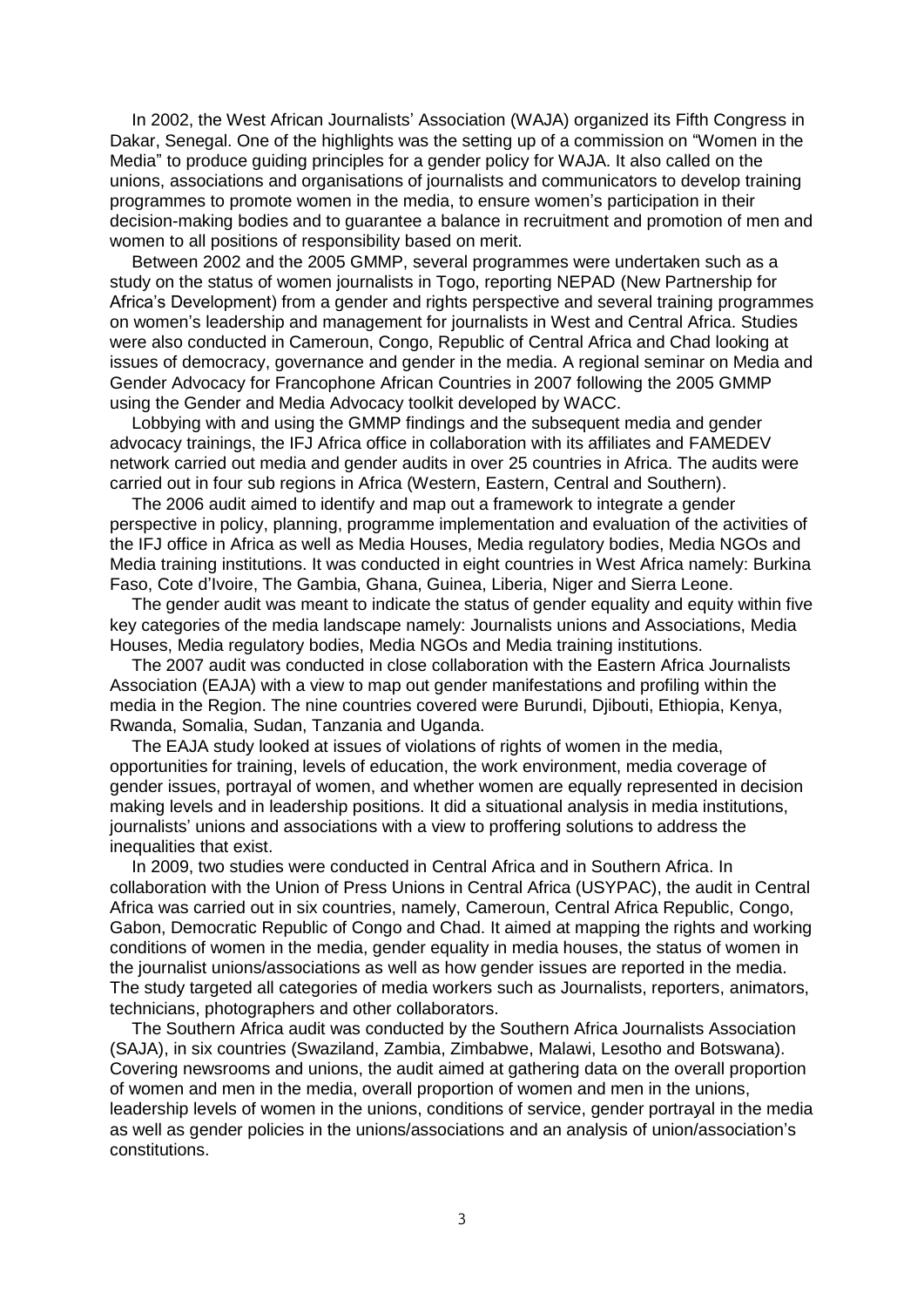# **What was discovered?**

The gender and media audits revealed stark realities. In some cases very similar situations emerged which can be categorised and summarised under the following headings:

- Training and Level of Education
- Career advancement, Conditions of work and work Environment
- Leadership and Decision Making "The Glass Ceiling"
- Portrayal and Giving prominence to gender issues

The Africa GMMP 2010 regional report shows that currently there is a huge gender gap in the representation of women in both print and electronic news media in terms of their contribution as news sources as well as in reporting news. The research highlighted gender inequality and stereotypical coverage which may be addressed though appropriate legislation and regulations guiding media laws and regulatory frameworks in the region.

The challenge, therefore, is to devise appropriate legislative and media policy regulations targeting media houses to compel them to adopt appropriate laws to promote gender equality and women advancement in the news media.

The several gender and media audits and studies conducted by different stakeholders and the different GMMP findings provide substantial research and thinking on gender and media. The research is gradually informing and stimulating more thinking in the area of programme design, policy formulation, programme implementation and evaluation. Quite a number of media practitioners now see the need to use a gender lens to cover events and issues and in the day to day running of media houses. Based on the findings of research conducted in West and Central Africa, FAMEDEV and WACC have developed a resource kit in French on gender and the media for media practitioners and professionals and members of civil society who work on gender and media issues.

Significant efforts are also being made to introduce gender responsive policies in media houses, having gender desks, gender focal points and ensuring that gender is an issue that concerns both men and women journalists and cuts across all coverage of developmental issues. In terms of creating awareness among media practitioners, reporters and decision makers a lot has been done over the years. But are we able to measure the desired impact?

Another challenge is how to make policies more beneficial to women to ensure a balance between men and women in the media in terms of leadership and in terms of meaningfully addressing gender in media development programmes. A number of questions come to mind:

- How systematic and effective are our programmes?
- Are we getting information that will enable us achieve the desired results in terms of the roles and status of women and men in the media over a period of time?
- What impact do our programmes have on gender relations conditions and relations between men and women – in the news rooms, media organisations and in society as a whole?
- How do we continually reinforce the resources and capabilities of media practitioners and media and gender institutions to make them more effective?
- How are we addressing the challenge of exclusion of people who do not identify as "men" or "women" or even children?

# **African Women's Decade 2010-2020**

It is important to point out that the African Ministers of Gender and Women's Affairs at their Extra-Ordinary Meeting in Maseru, Lesotho, in December 2008, called on the African Union (AU) to declare 2010-2020 as African Women's Decade. They further urged the AU to undertake wide consultations to ensure that the Decade is successful. This proposal was subsequently adopted by the AU Assembly.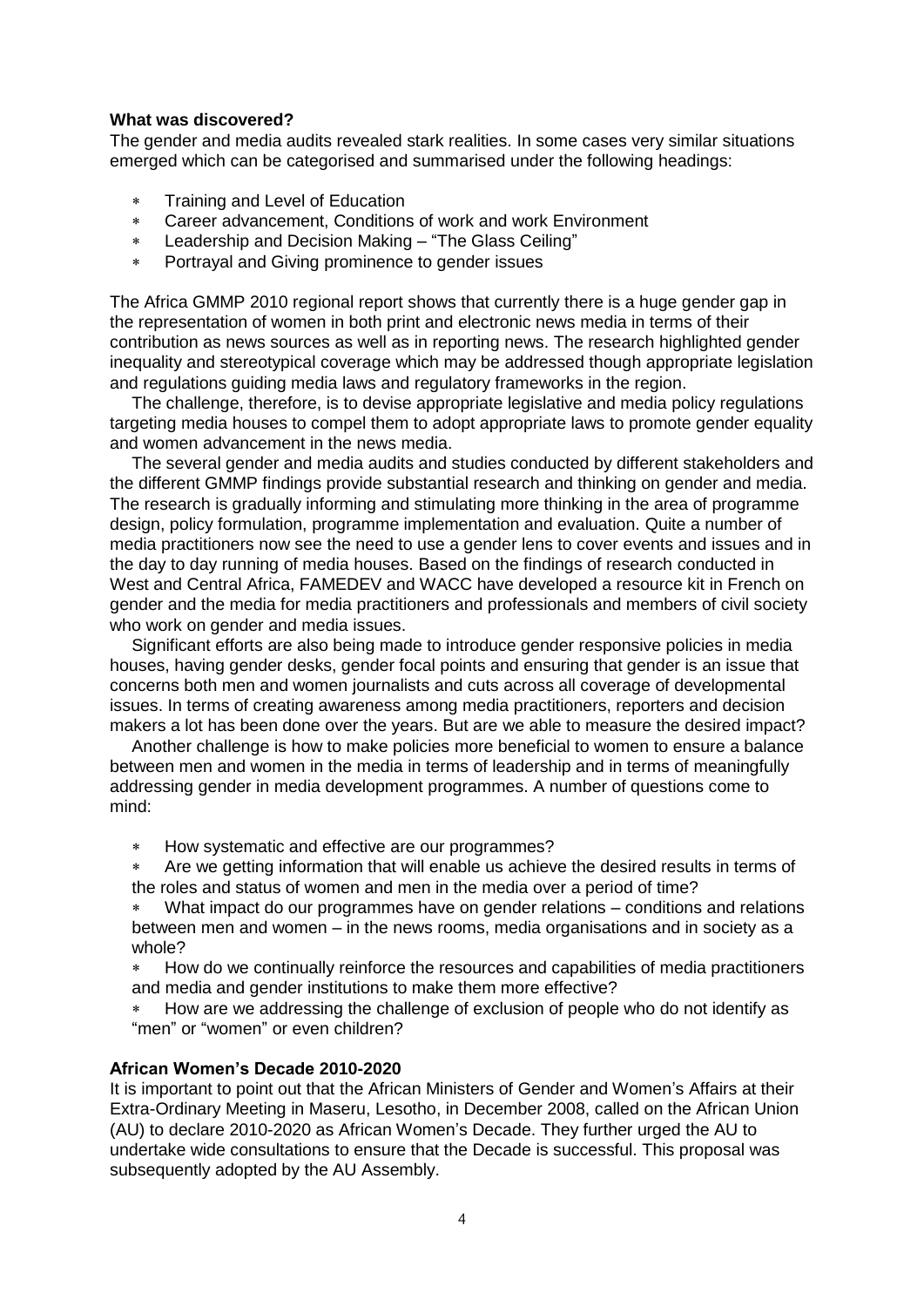The Decade was launched in October 2010 in Nairobi, Kenya on the theme "Grassroots Approach to Gender Equality and Women's Empowerment", which is intended to create opportunities for African women and others to take ownership of the Decade. Its aim is to reinvigorate and advance gender equality by accelerating implementation of Dakar, Beijing and AU Assembly Decisions on Gender Equality and Women's Empowerment (GEWE), through a dual top down and bottom up approach which is inclusive of grassroots participation.

The ten themes of the Decade include: Fighting Poverty and Promoting Economic Empowerment of Women and Entrepreneurship, Agriculture and Food Security, Health, Maternal Mortality and HIV&AIDS, Education, Science and Technology, Environment and Climate Change, Peace and Security and Violence against Women, Governance and Legal Protection, Finance and Gender Budgets, Women in Decision Making Positions, and Young Women Movement.

But still there are questions:

 Are gender activists and media practitioners taking advantage of the African Women's Decade by ensuring that gender related policies are implemented at all levels?

 Are issues of gender equality and the media well covered in a cross cutting manner by the themes of the African Women's Decade?

 How do we engage and sustain a relationship with the African Union Commission and our respective governments to advance these themes and to promote gender equality in and through the media?

 How can we use the opportunities offered by the Decade to put gender and the media on the agenda, build synergies with governments, mobilize resources and build institutions that will enhance attainment of our objectives?

In addition, media practitioners have a responsibility to find out what has been done since the launch of the Decade in October 2010, identify critical gaps and challenges, the level of resources allocated and spent, ways of addressing challenges and show case good practices towards the achievement of the AWD objectives.

The Fund for African Women is supposed to serve as a vehicle for mobilising resources for the decade activities, under the AU's Development Pillar in its 2009-2012 Strategic Plan. To what extent has this been done? In each member state it is expected that national committees would be set up composed of all segments of the society.

These Committees will propose one good practice Project for each theme per year. In this case one Project per country will be supported per theme per year from the AU Fund; as a result 54 projects will be supported for each of the 10 years, leading to 540 projects being supported during the Decade, under the AU Fund for Women.

It will be worthwhile as journalists, media practitioners and gender advocates to keep track of progress made at national, regional and continental levels since the launch of the Decade in 2010. Linking up with the different departments that are responsible for women, gender and development, peace and security, communication and information, political, social and economic affairs at the levels of the African Union and the Regional Economic Communities (RECs) in the different regions will enable synergies between their programmes based on the information generated from the GMMP and other media and gender audits done over the years. We can develop sustainable partnerships with them and other CSOs and mutually reinforce human, material and financial resources of partners concerned.

#### **References**

Overview on Gender and Media in Africa: *Executive summary of gender surveys in Africa prepared by Ms. Amie Joof for IFJ/FAJ Secretariat for the* ALL AFRICAN CONFERENCE ON GENDER AND MEDIA "Empowering African Women Journalists: STEPPING UP TO THE CHALLENGE OF GENDER EQUALITY" 26-28 August 2011, Kigali, Rwanda.

GMMP 2010 Africa Regional Report: [www.waccglobal.org](http://www.waccglobal.org/)